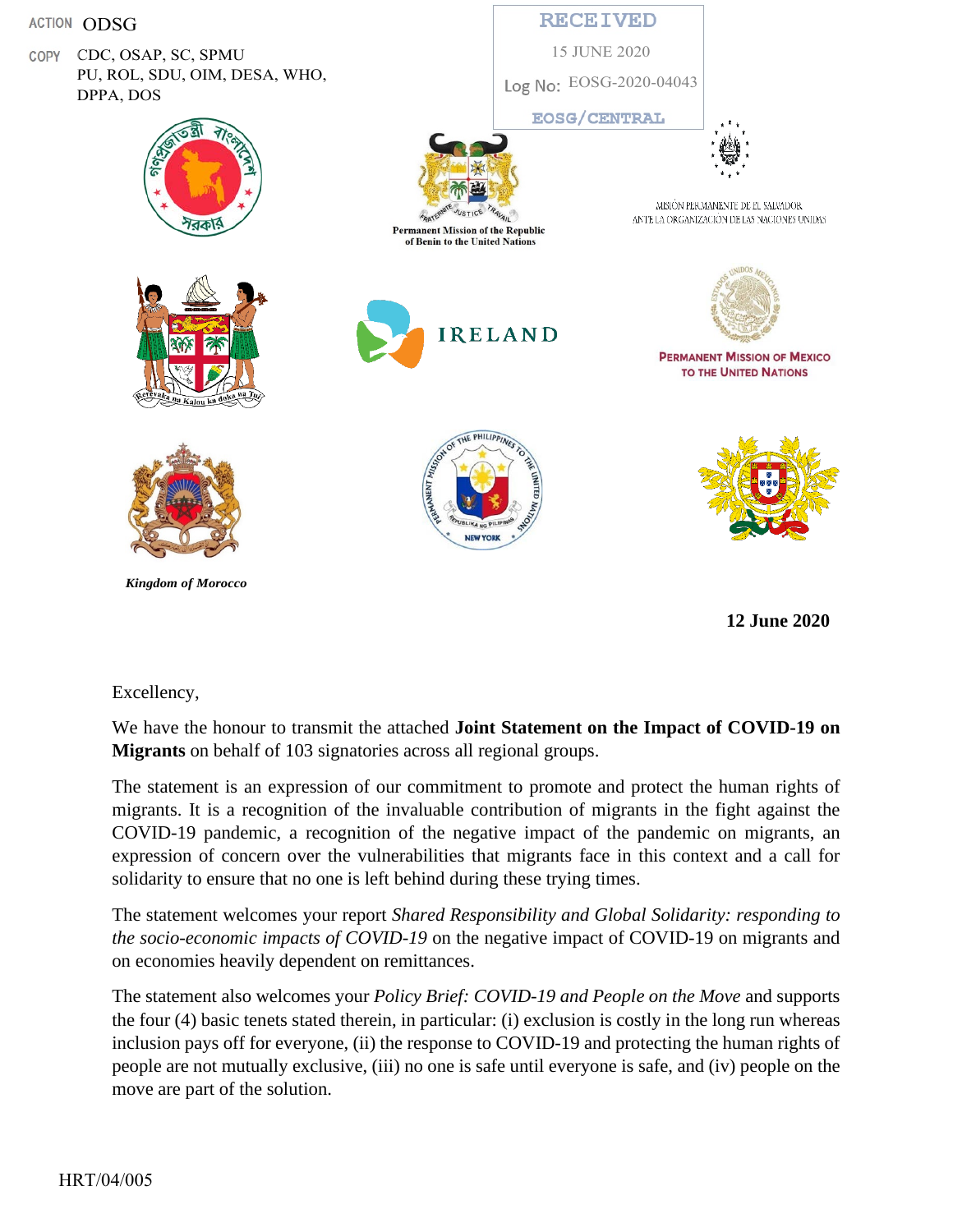In recent years, the United Nations has made important advances in migration governance. We are convinced that the 271 million migrants around the world today are agents of sustainable development and instrumental to our collective recovery. In this light, we will count on your continued support in ensuring the protection of the rights of migrants and mitigating the impact of the pandemic on migrants globally.

Please accept the assurances of our highest consideration.

Yours sincerely,

Redial fation

Rabab Fatima **Implemie F. do REGO** Egriselda López Ambassador, Ambassador, Ambassador, Permanent Representative Permanent Representative Permanent Representative Bangladesh Benin El Salvador

Sevaldre Byrne Nason

 Satyendra Prasad Geraldine Byrne Nason Juan Ramón de la Fuente Ambassador, Ambassador, Ambassador, Permanent Representative Permanent Representative Permanent Representative Fiji Nexico Ireland Mexico

 Omar Hilale Kira Christianne D. Azucena Francisco Duarte Lopes Ambassador, Ambassador, Ambassador, Permanent Representative Charge' d'Affaires Permanent Representative Morocco The Philippines Portugal

auahuum!

recises Junta Lopes

**H.E. António Guterres Secretary-General United Nations**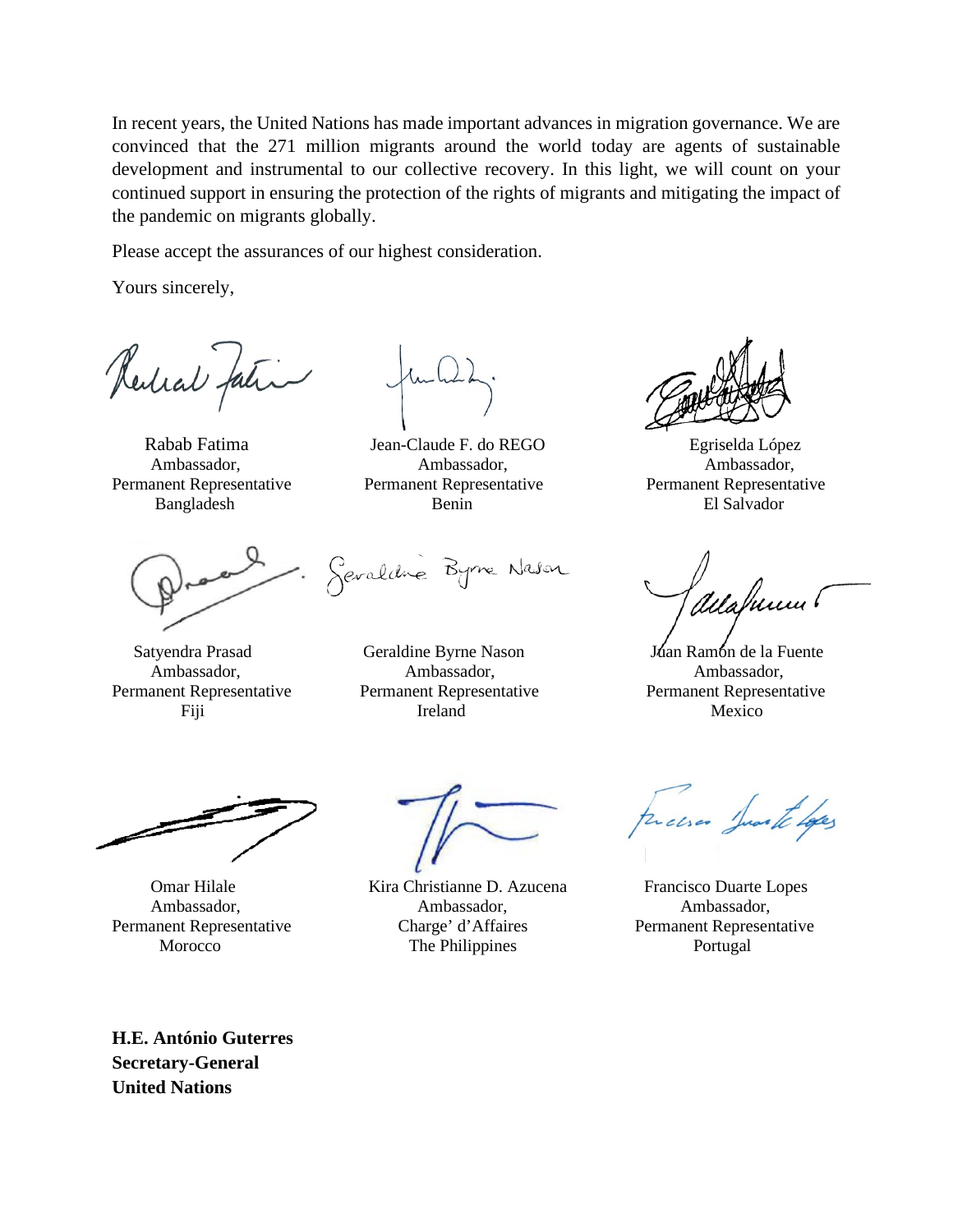## **Copy to:**

H.E. Tijjani Muhammad-Bande, President of the General Assembly

H.E. Mona Juul, President of the Economic and Social Council

H.E. Tedros Adhanom Ghebreyesus, Director General of the World Health Organization

H.E. António Vitorino, Director General of the International Organization for Migration and

Coordinator, UN Network on Migration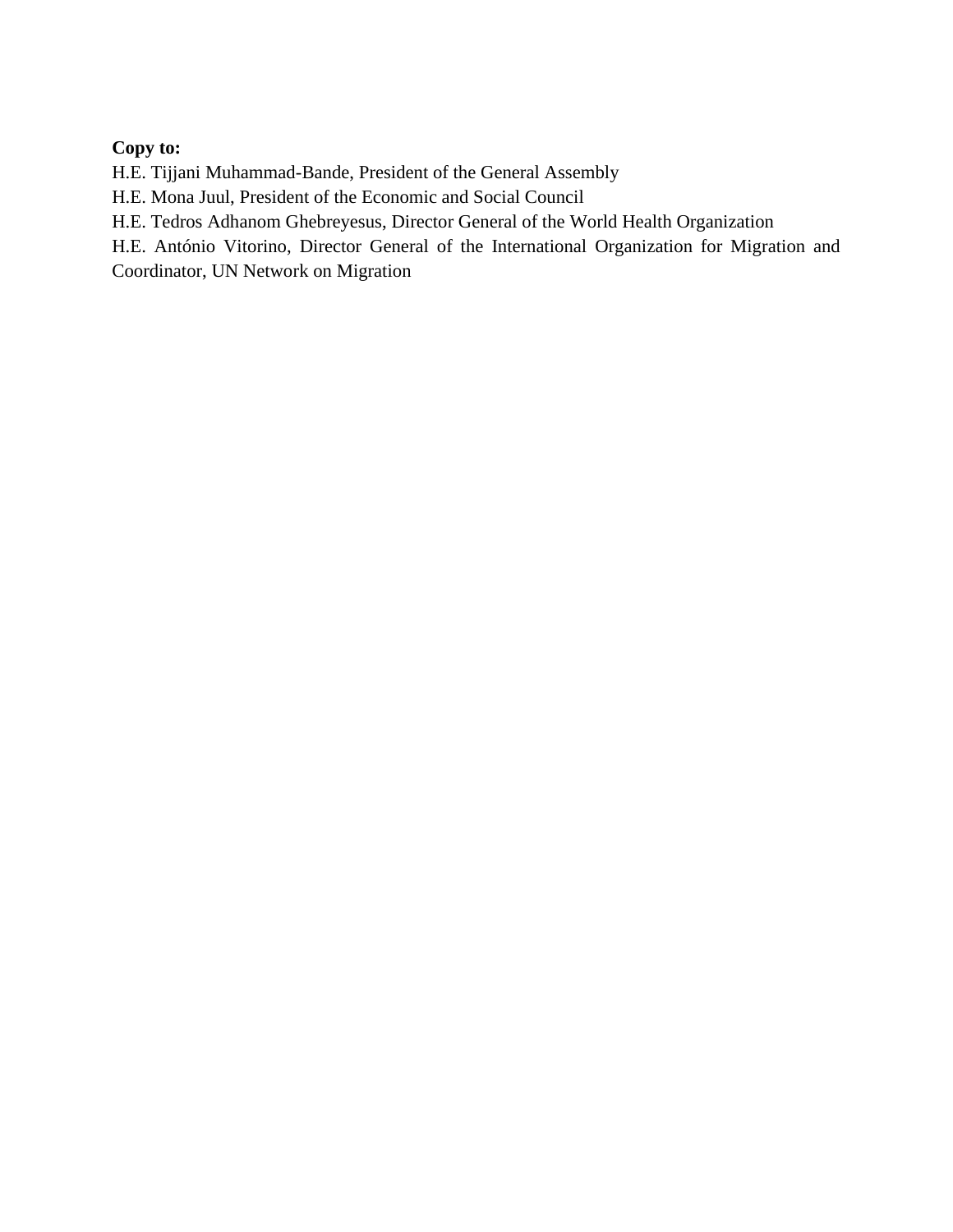## **Joint Statement on the Impact of COVID-19 on Migrants**

The COVID-19 pandemic heralds a human crisis of unprecedented scale, causing devastating impacts on the health, livelihood and wellbeing of people across the world. It adversely affected global economies, businesses and workers.

The International Labor Organization estimates that nearly 164 million migrant workers are living in countries with recommended or required workplace closures, with nearly half of them being women. In many countries, migrant workers represent a significantly larger share of the workforce, making positive and important contributions to their countries of destination.

Migrant workers often face specific challenges during the COVID-19 pandemic due to a variety of factors, including inadequate living and working conditions, limited local knowledge and networks, xenophobia, discrimination, lack of access to health and related services, and exclusion in host countries' responses to the pandemic.

We recognize that many countries rely on migrant medical and health personnel as front-line workers. They invaluably contribute to their host countries' response to the pandemic. Many have lost their lives. We express our gratitude to those migrants who have continued to contribute to their communities in countries of origin and destination at this difficult time. We recognize that migrant workers are also among the most vulnerable and high-risk groups during this pandemic. They make up a disproportionate share of the workforce in sectors that have remained open and active throughout the crisis, such as in agriculture, construction, logistics and deliveries, personal care and health care provision, garbage collection and cleaning services. They are thus disproportionately exposed to health risks posed by the pandemic.

We note that migrant workers are also over-represented in sectors hardest hit by the pandemic such as in food services, tourism, textile, retail, domestic work and the gig economy, more generally. They are vulnerable to loss of employment and wages due to the negative economic impact of the pandemic.

We are concerned that many migrant workers participate in the informal economy and therefore have minimum protection in the face of job loss and loss/reduction in income. It is estimated that over 60% of the workers at the global level, especially in the informal sector, will see a decline in income after the first quarter in 2020. The migrant workers in the informal economy are inherently in a vulnerable situation and these vulnerabilities are likely to exacerbate by the COVID 19 pandemic.

We note that some of the measures implemented to contain the virus such as lockdowns and stay-in-place orders have at times worsened the living conditions of migrants by restricting their ability to move, to have access to health and other basic services, food, and income, to send remittances, which can negatively impact their families and may encourage new migratory flows**,** and to engage with fellow migrants or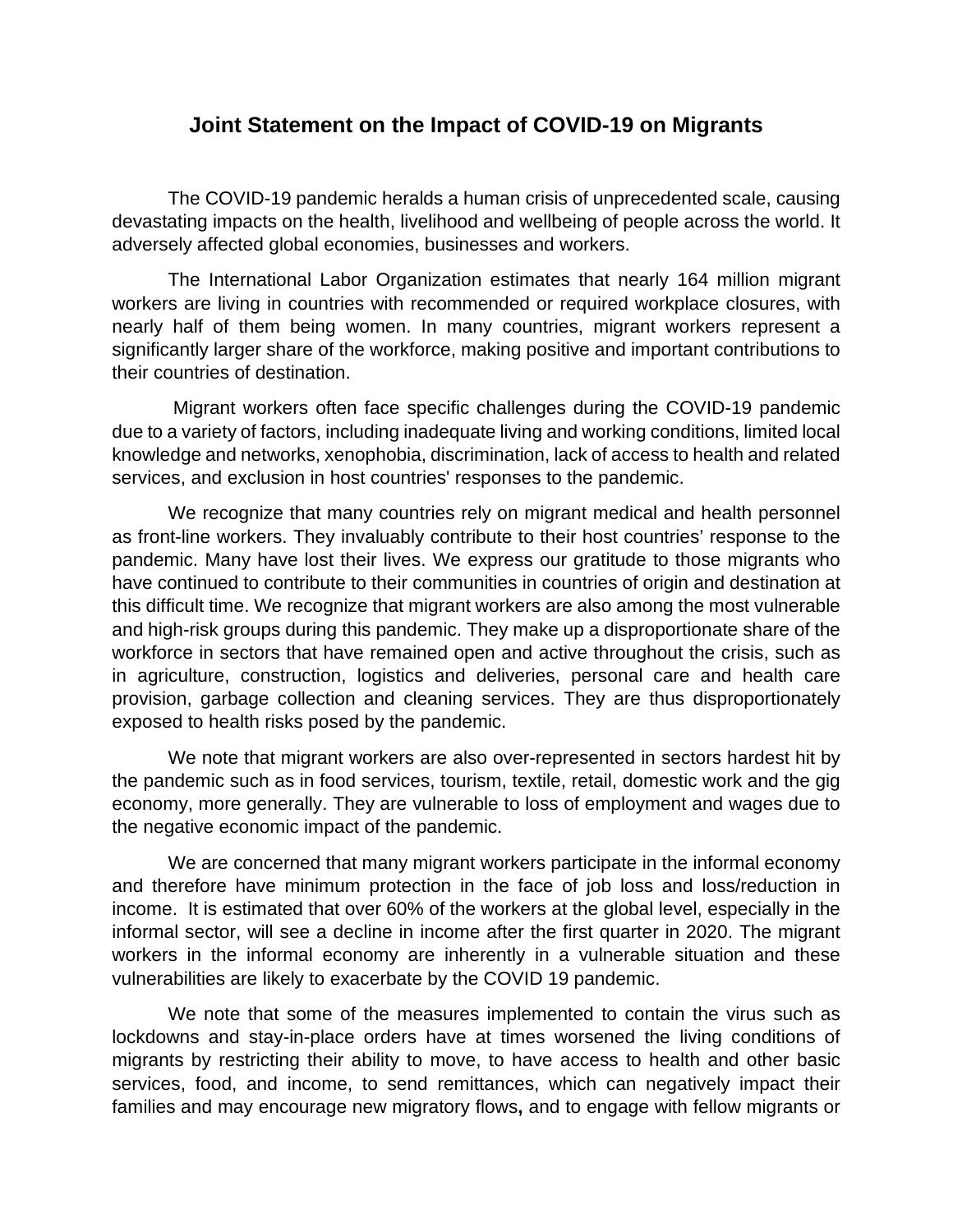the wider community for their wellbeing. Border closures have also put pressure on migrants' job security.

We recognize that it is in the interest of all countries to ensure that all relevant public health information is made available to migrants, and that migrants are able to access, where necessary, all available preventive, testing and treatment services.

We express increased concern about the spread of misinformation and the use of stigmatizing narratives in the present context, exposing migrants to increased hardship and hampering the collective effort to fight the COVID-19 pandemic.

We express deep concern over reports of forced return of migrants that do not fully account for the health risks. Such practices have far reaching implications in countries of origin, transit and destination. We encourage governments to consider alternatives, such as temporary permits for stay under humanitarian grounds, alternative lodging in noncustodial settings or suspension of removals. Forced return places additional strain on the countries of return where most health systems are already stretched and may lack capacity to protect returnees and their families. Returnees also face additional risks during transfer and upon return, including lack of access to testing and quarantine facilities, adequate health care, poor water and sanitation systems, and transportation. Returned migrants may also be at risk of trafficking in persons and extreme financial hardship.

We welcome the Secretary-General's *Policy Brief: COVID-19 and People on the Move* and we support its four (4) basic tenets to advancing safe and inclusive human mobility during and in the aftermath of COVID-19, in particular: (i) exclusion is costly in the long run whereas inclusion pays off for everyone, (ii) the response to COVID-19 and protecting the human rights of people are not mutually exclusive, (iii) no one is safe until everyone is safe, and (iv) people on the move are part of the solution.

We also welcome the Report of the Secretary General entitled "Shared Responsibility and Global Solidarity: Responding to the socio-economic impacts of COVID-19", which notes that migrants account for 30 per cent of the workers in some of the most affected sectors in OECD countries. It also recognizes that massive job losses among migrant workers will have knock-on effects on development on economies that are heavily dependent on remittances, which may decline by as much as USD 100 billion over the course of 2020, according to the World Bank.

We further welcome the efforts of the UN System, and in particular, of the International Organization for Migration, to address the impacts of COVID-19 on migrants.

We also welcome the international cooperation demonstrated by many Member States in ensuring the return of migrants who have been stranded as a result of travel restrictions to their countries of origin. We urge stronger international cooperation, including amongst consular authorities, to ensure that such operations are safe, orderly and dignified. We further urge States to refrain from collective expulsions of migrants and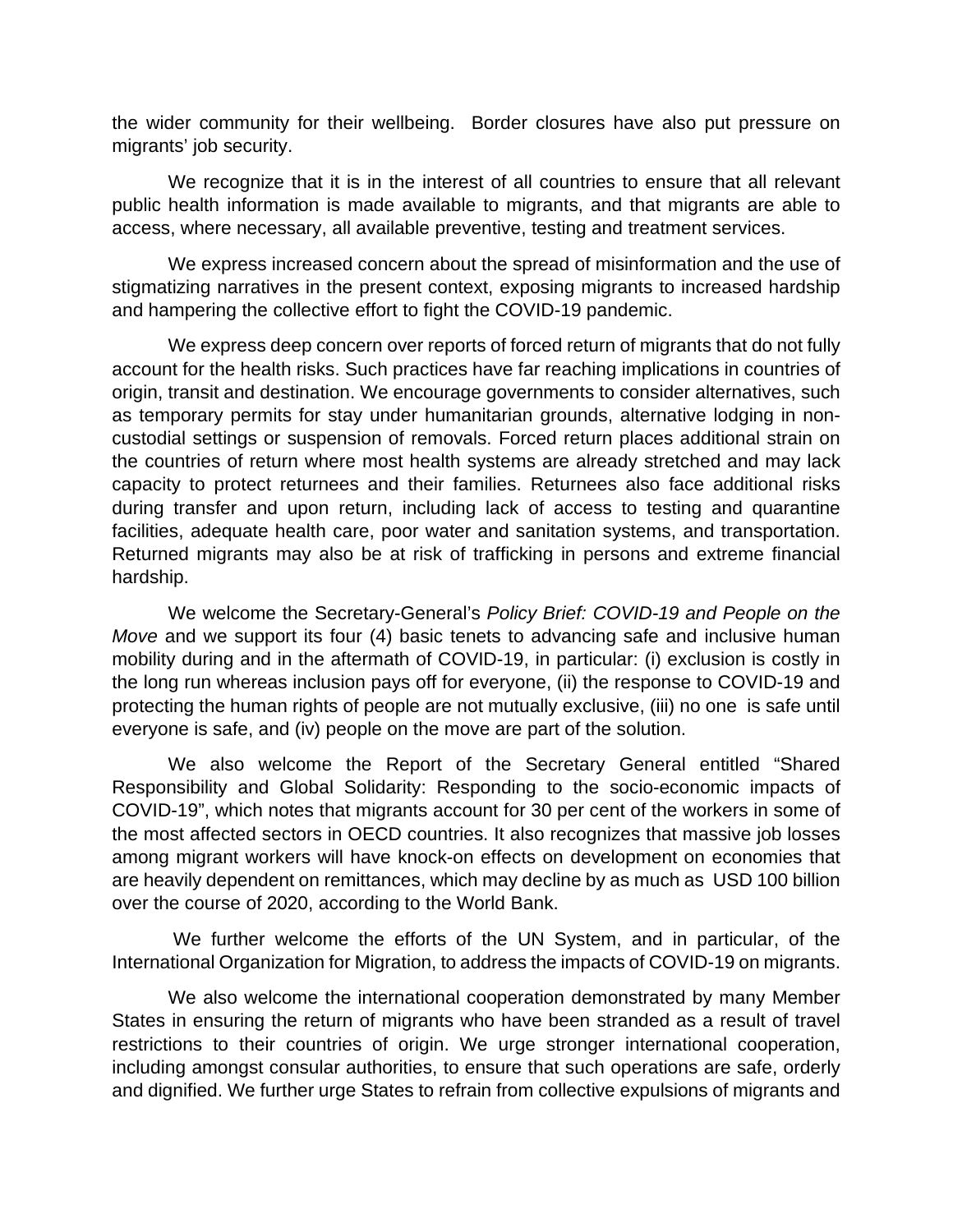to observe due process and the rule of law in the individual evaluation of cases of migrants for purposes of their return, if necessary, to countries of origin and to facilitate their safe, orderly and dignified repatriation.

We urge States to protect and promote the human rights of migrants, regardless of migration status, including by providing them access to life-saving health and essential services.

We call on States to abide by the WHO Global Code of Practice on the International Recruitment of Health Personnel in the recruitment of migrant health professionals, amidst increasing demand for health workers globally.

We also call upon States to incorporate the health needs of migrants in national and local health care policies and plans, such as by strengthening capacities for service provision, facilitating affordable and non-discriminatory access, reducing communication barriers, and training health care providers on culturally-sensitive service delivery, in order to promote physical and mental health of migrants and communities overall, including by taking into consideration relevant recommendations from the WHO Framework of Priorities and Guiding Principles to Promote the Health of Refugees and Migrants.

We urge States to show greater solidarity during these trying times and strengthen bilateral, sub-regional, regional, and multilateral cooperation to enhance the protection, well-being, safe return and effective reintegration into labor markets of migrant workers, and to ensure that in combating and recovering from the COVID-19 pandemic, no one is left behind.

- 1. Afghanistan 17. Canada 33. Gambia
- 
- 
- 
- 5. Antigua and Barbuda 21. Comoros 37. Guyana
- 
- 
- 8. Bangladesh 24. Côte d'Ivoire 40. Ireland
- 9. Belarus 25. Cyprus 41. Jamaica
- 
- 
- 
- 13. Burundi 29. El Salvador 45. Lesotho
- 
- 
- 

- 
- 
- 4. Angola 20. Colombia 36. Guinea
	-
- 6. Armenia 22. Congo (Republic of) 38. Haiti
- 7. Azerbaijan 23. Costa Rica 39. Honduras
	-
	-
	-
	-
	-
	-
	-
	-
	-
	-
- 
- 2. Albania 18. Chad 34. Ghana
- 3. Andorra 19. Chile 35. Guatemala
	-
	-
	-
	-
	-
	-
- 10. Belize 26. Djibouti 42. Kazakhstan
- 11. Benin 27. Ecuador 43. Kenya
- 12. Bolivia **28. Egypt** 12. Bolivia **12. Bolivia** 12. Bolivia 144. Kyrgyzstan
	-
- 14. Cabo Verde 30. Equatorial Guinea 46. Liechtenstein
- 15. Cambodia 31. Eritrea 47. Luxembourg
- 16. Cameroon 32. Fiji 48. Madagascar